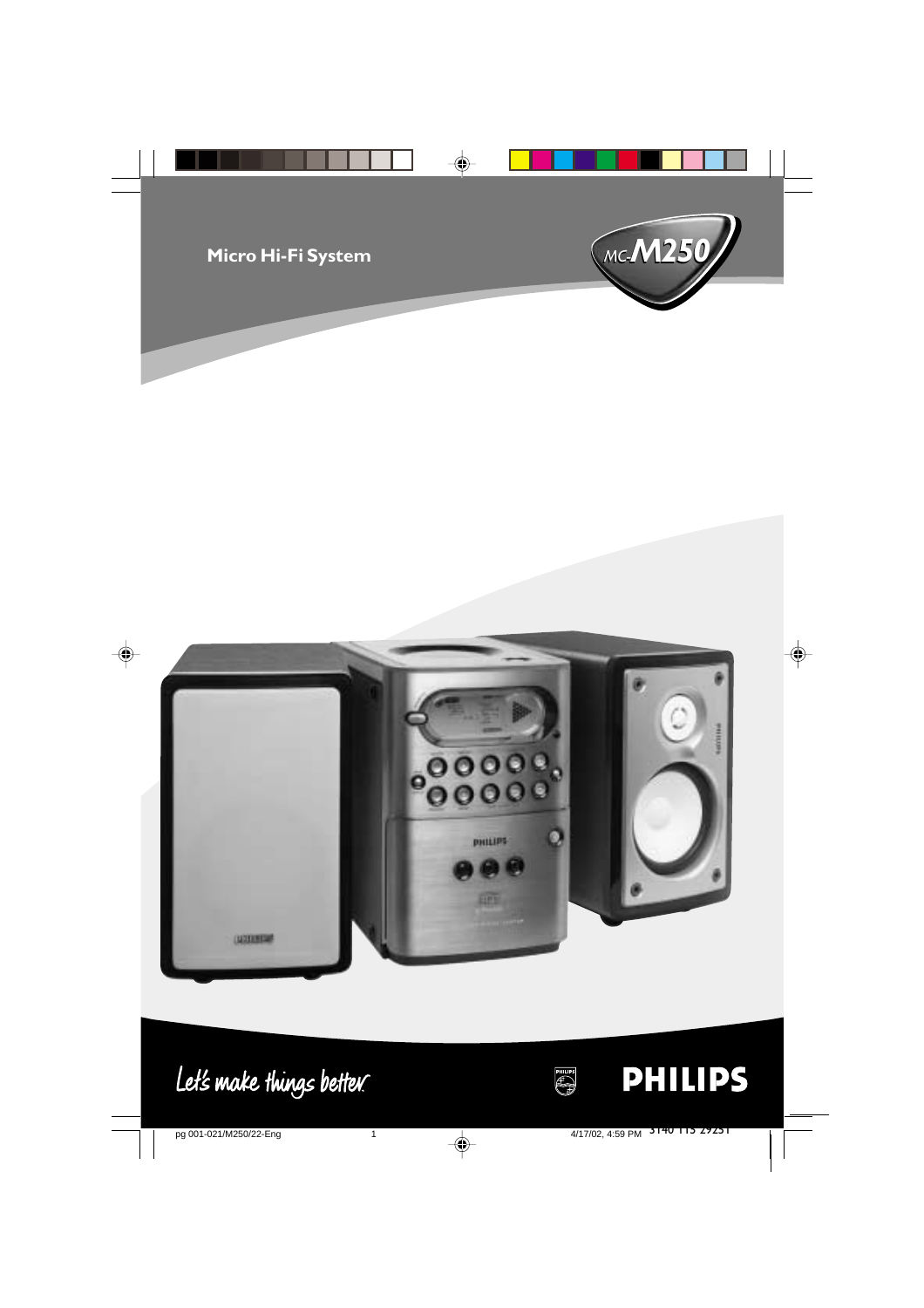## **Important notes for users in the U.K.**

#### **Mains plug**

This apparatus is fitted with an approved 13 Amp plug. To change a fuse in this type of plug proceed as follows:

- **1** Remove fuse cover and fuse.
- **2** Fix new fuse which should be a BS1362 5 Amp, A.S.T.A. or BSI approved type.
- **3** Refit the fuse cover.

If the fitted plug is not suitable for your socket outlets, it should be cut off and an appropriate plug fitted in its place.

If the mains plug contains a fuse, this should have a value of 5 Amp. If a plug without a fuse is used, the fuse at the distribution board should not be greater than 5 Amp.

*Note: The severed plug must be disposed of to avoid a possible shock hazard should it be inserted into a 13 Amp socket elsewhere.*

#### **How to connect a plug**

The wires in the mains lead are coloured with the following code: blue  $=$  neutral (N), brown  $=$  live (L).

As these colours may not correspond with the colour markings identifying the terminals in your plug, proceed as follows:

– Connect the blue wire to the terminal marked N or coloured black.

– Connect the brown wire to the terminal marked L or coloured red.

– Do not connect either wire to the earth terminal in the plug, marked E (or  $\frac{1}{2}$ ) or coloured green (or green and yellow).

Before replacing the plug cover, make certain that the cord grip is clamped over the sheath of the lead - not simply over the two wires.

#### **Copyright in the U.K.**

Recording and playback of material may require consent. See Copyright Act 1956 and The Performer's Protection Acts 1958 to 1972.

## **Italia**

### **DICHIARAZIONE DI CONFORMITA'**

Si dichiara che l'apparecchio MC-M250 Philips risponde alle prescrizioni dell'art. 2 comma 1 del D.M. 28 Agosto 1995 n. 548.

Fatto a Eindhoven

Philips Consumer Electronics Philips, Glaslaan 2 5616 JB Eindhoven, The Netherlands

## **Norge**

Typeskilt finnes på apparatens underside.

*Observer: Nettbryteren er sekundert innkoplet. Den innebygde netdelen er derfor ikke frakoplet nettet så lenge apparatet er tilsluttet nettkontakten.*

For å redusere faren for brann eller elektrisk støt, skal apparatet ikke utsettes for regn eller fuktighet.

# *CAUTION*

*Use of controls or adjustments or performance of procedures other than herein may result in hazardous radiation exposure or other unsafe operation.*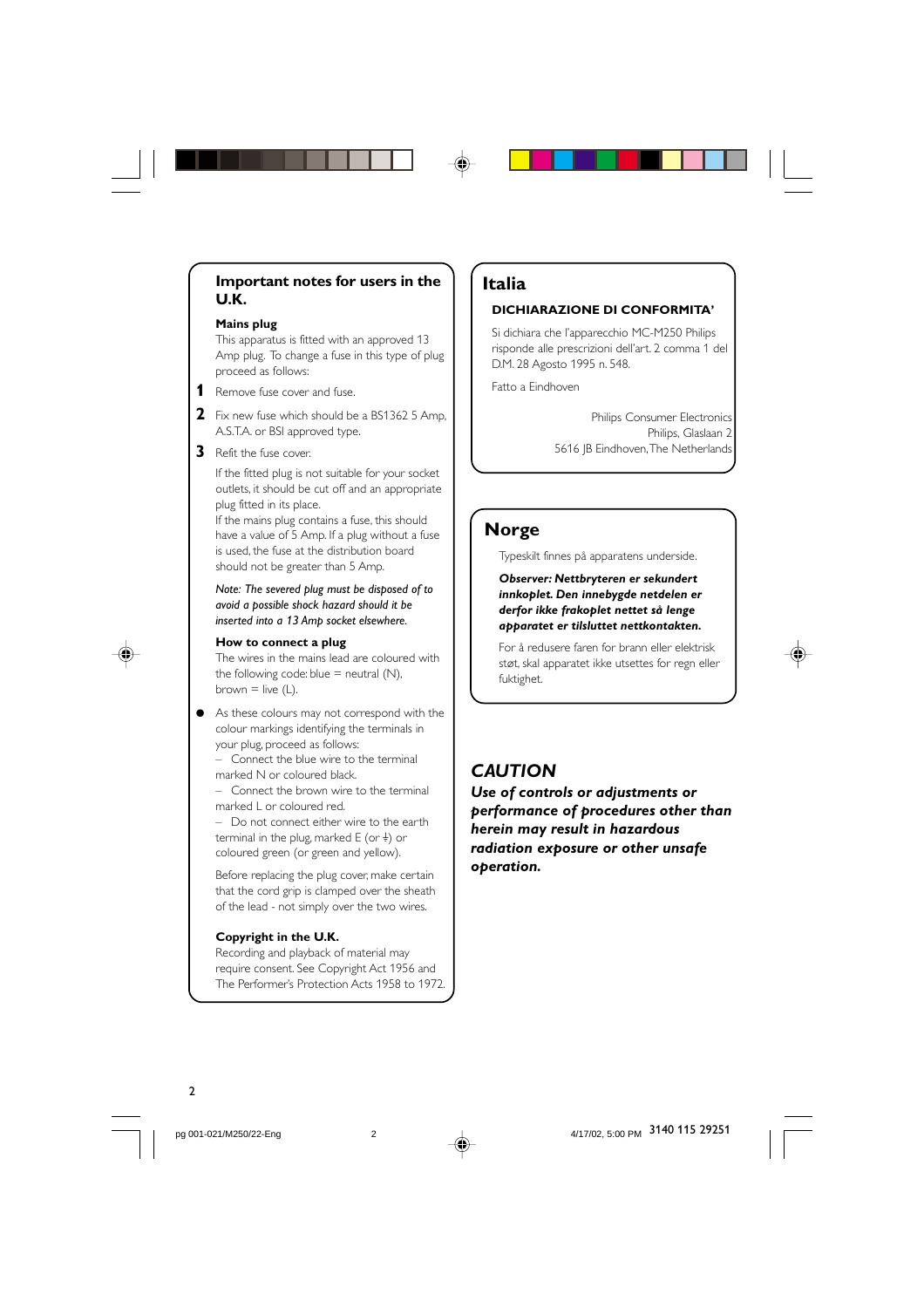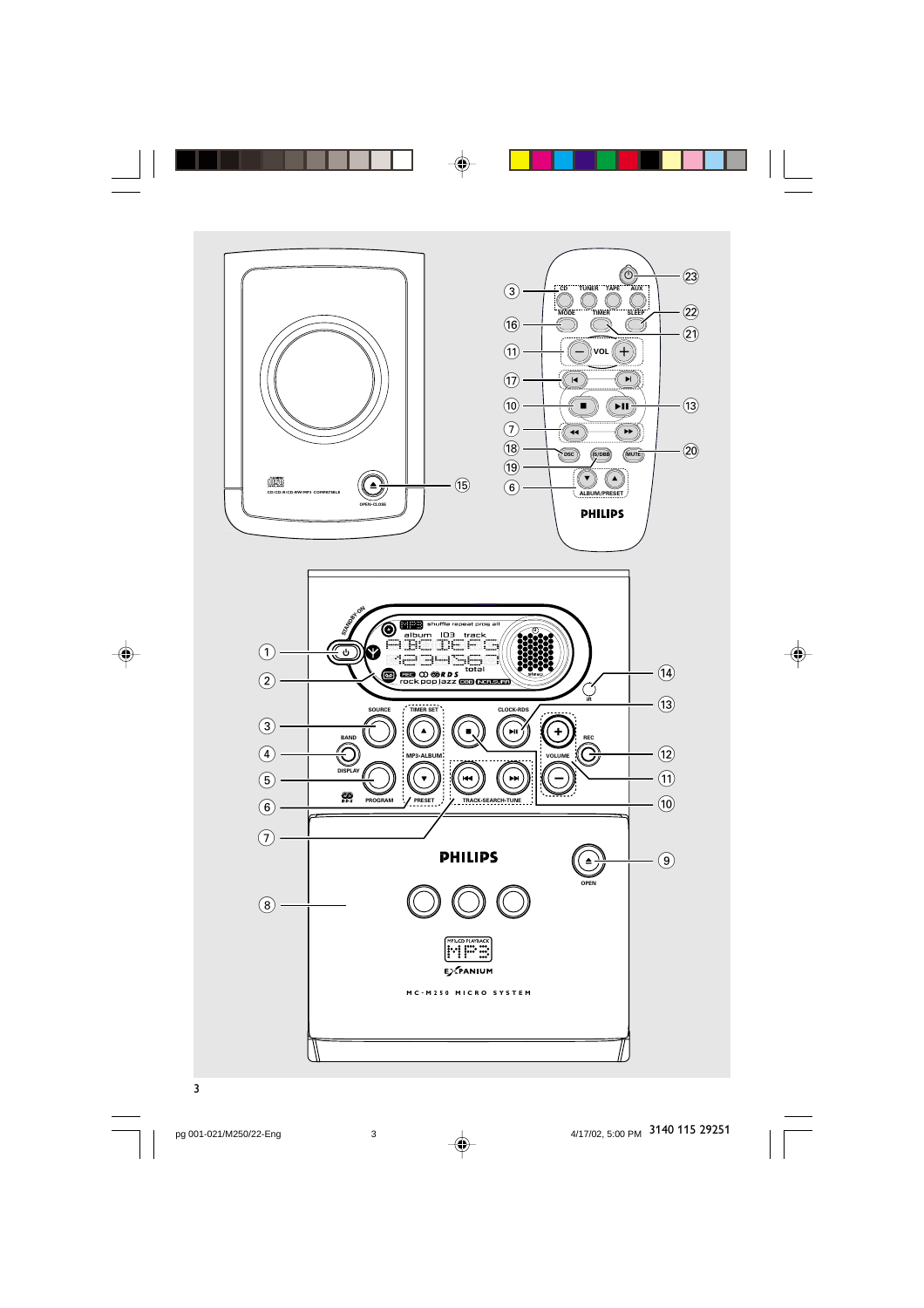## *DK*

*Advarsel: Usynlig laserstråling ved åbning når sikkerhedsafbrydere er ude af funktion. Undgå utsættelse for stråling.*

*Bemærk: Netafbryderen er sekundært indkoblet og ofbryder ikke strømmen fra nettet. Den indbyggede netdel er derfor tilsluttet til lysnettet så længe netstikket sidder i stikkontakten.*

## *S*

#### *Klass 1 laseraparat*

*Varning! Om apparaten används på annat sätt än i denna bruksanvisning specificerats, kan användaren utsättas för osynlig laserstrålning, som överskrider gränsen för laserklass 1.*

*Observera! Stömbrytaren är sekundärt kopplad och bryter inte strömmen från nätet. Den inbyggda nätdelen är därför ansluten till elnätet så länge stickproppen sitter i vägguttaget.*

## *SF*

◈

*Luokan 1 laserlaite*

*Varoitus! Laitteen käyttäminen muulla kuin tässä käyttöohjeessa mainitulla tavalla saattaa altistaa käyttäjän turvallisuusluokan 1 ylittävälle näkymättömälle lasersäteilylle.*

*Oikeus muutoksiin varataan. Laite ei saa olla alttiina tippu-ja roiskevedelle.*

*Huom. Toiminnanvalitsin on kytketty toisiopuolelle, eikä se kytke laitetta irti sähköverkosta. Sisäänrakennettu verkkoosa on kytkettynä sähköverkkoon aina silloin, kun pistoke on pistorasiassa.*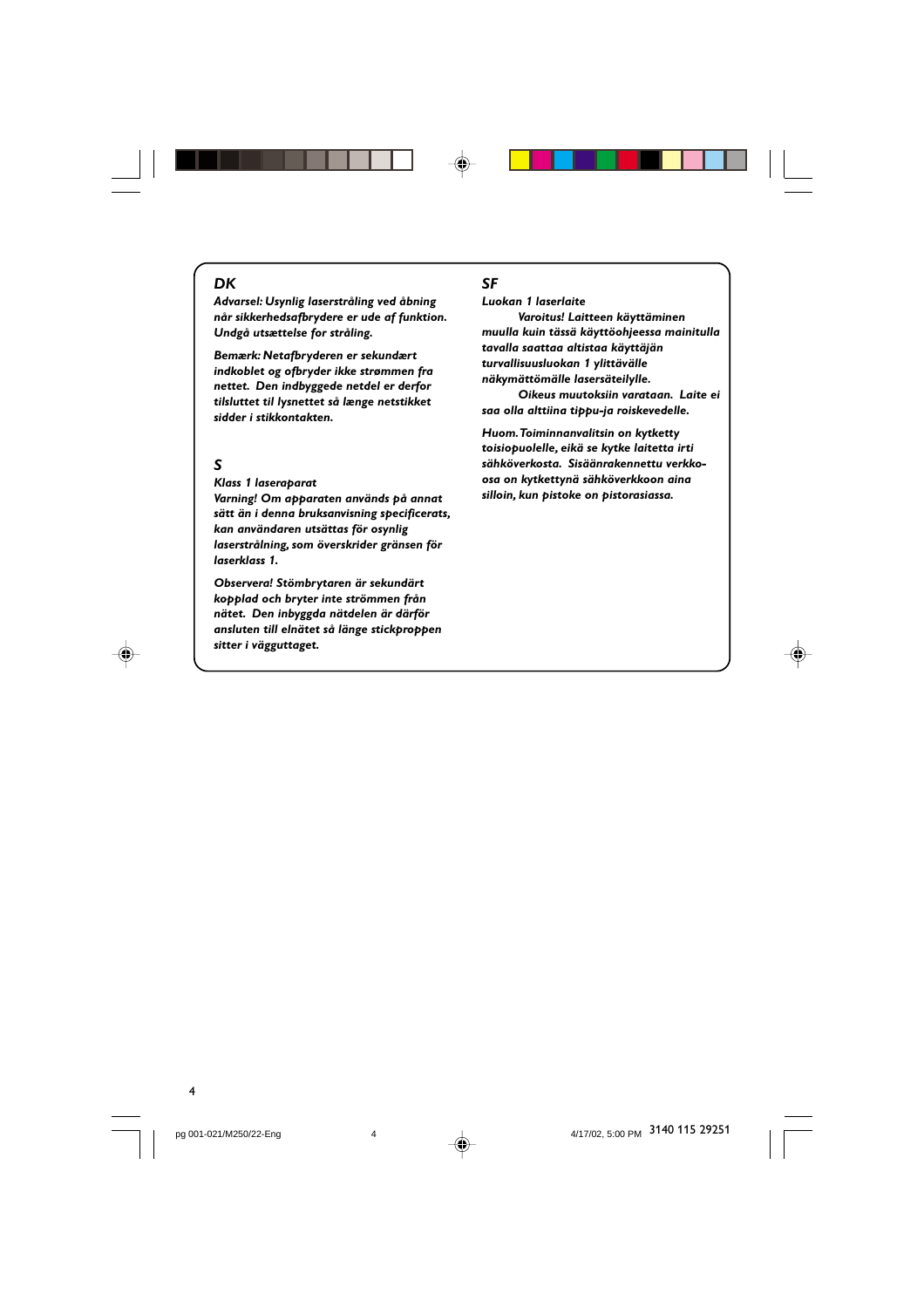|  |                                                           | <b>Index</b> |                      |
|--|-----------------------------------------------------------|--------------|----------------------|
|  |                                                           |              | English              |
|  |                                                           |              | Français             |
|  |                                                           |              | Español              |
|  |                                                           |              | <b>Deutsch</b>       |
|  |                                                           |              | <b>Nederlands</b>    |
|  |                                                           |              | <b>Italiano</b><br>⊕ |
|  |                                                           |              | <b>Svenska</b>       |
|  |                                                           |              | <b>Dansk</b>         |
|  | Suomi ------------------------                            | -- 139       | ikuon<br>ğ           |
|  |                                                           |              |                      |
|  |                                                           |              | Eλληνικά Português   |
|  |                                                           |              | Polski               |
|  |                                                           | 5            |                      |
|  | pg 001-021/M250/22-Eng<br>$\,$ 5 $\,$<br>4/17/02, 5:00 PM |              |                      |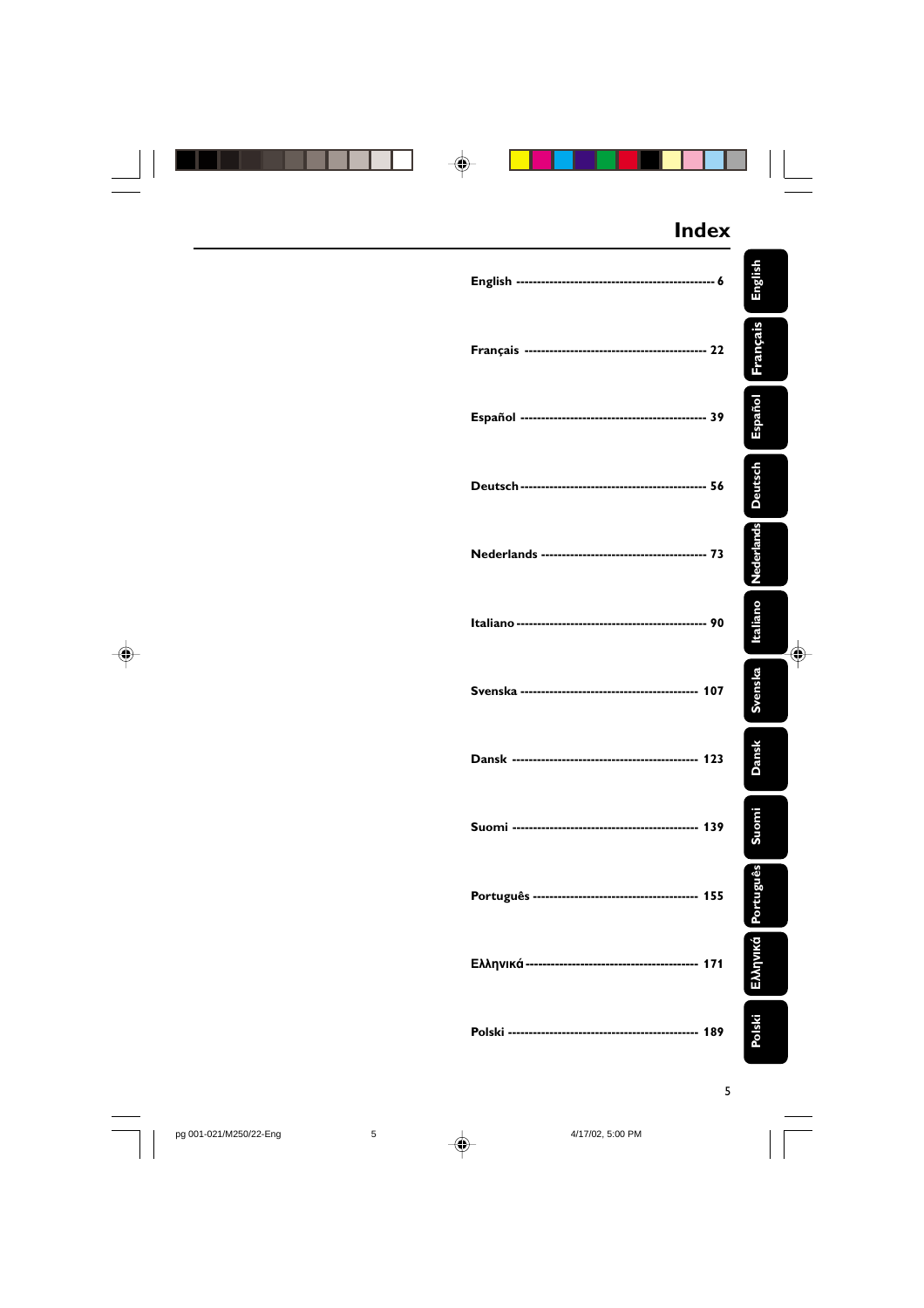# $\bigoplus$



**English**

◈

| <b>General Information</b> |  |
|----------------------------|--|
|                            |  |
|                            |  |
|                            |  |
|                            |  |

## **Preparations**

| Power                                         |
|-----------------------------------------------|
| Antennas connection                           |
| Speakers connection                           |
|                                               |
| Connecting other equipment to your system     |
| Inserting batteries into the remote control 9 |

## **Controls**

| Controls on the system and remote |  |
|-----------------------------------|--|
|                                   |  |

## **Basic Functions**

| Switching the system to standby mode  11 |  |
|------------------------------------------|--|
| Power-saving automatic standby  11       |  |
|                                          |  |
|                                          |  |

## **CD / MP3-CD Operations**

| Finding a passage within a track  13 |
|--------------------------------------|
|                                      |
|                                      |
|                                      |
|                                      |
| Programming the disc tracks  13      |
|                                      |
|                                      |
|                                      |

# **Radio Reception**

| Programming radio stations  14      |  |
|-------------------------------------|--|
| Automatic programming               |  |
| Manual programming                  |  |
| Tuning to preset radio stations  15 |  |
| RDS ………………………………………………………… 15       |  |
| Setting the RDS clock               |  |
|                                     |  |

# **Tape Operation/Recording**

| Rewinding / Fast forwarding  16      |  |
|--------------------------------------|--|
| General information on recording  16 |  |
| Preparation for recording  17        |  |
| Synchro start CD recording  17       |  |
|                                      |  |
|                                      |  |
|                                      |  |

# **Clock/Timer**

| Activating and deactivating timer |  |
|-----------------------------------|--|
|                                   |  |
|                                   |  |

```
Maintenance.............................................. 20
```

| Troubleshooting  20-21 |  |  |
|------------------------|--|--|
|------------------------|--|--|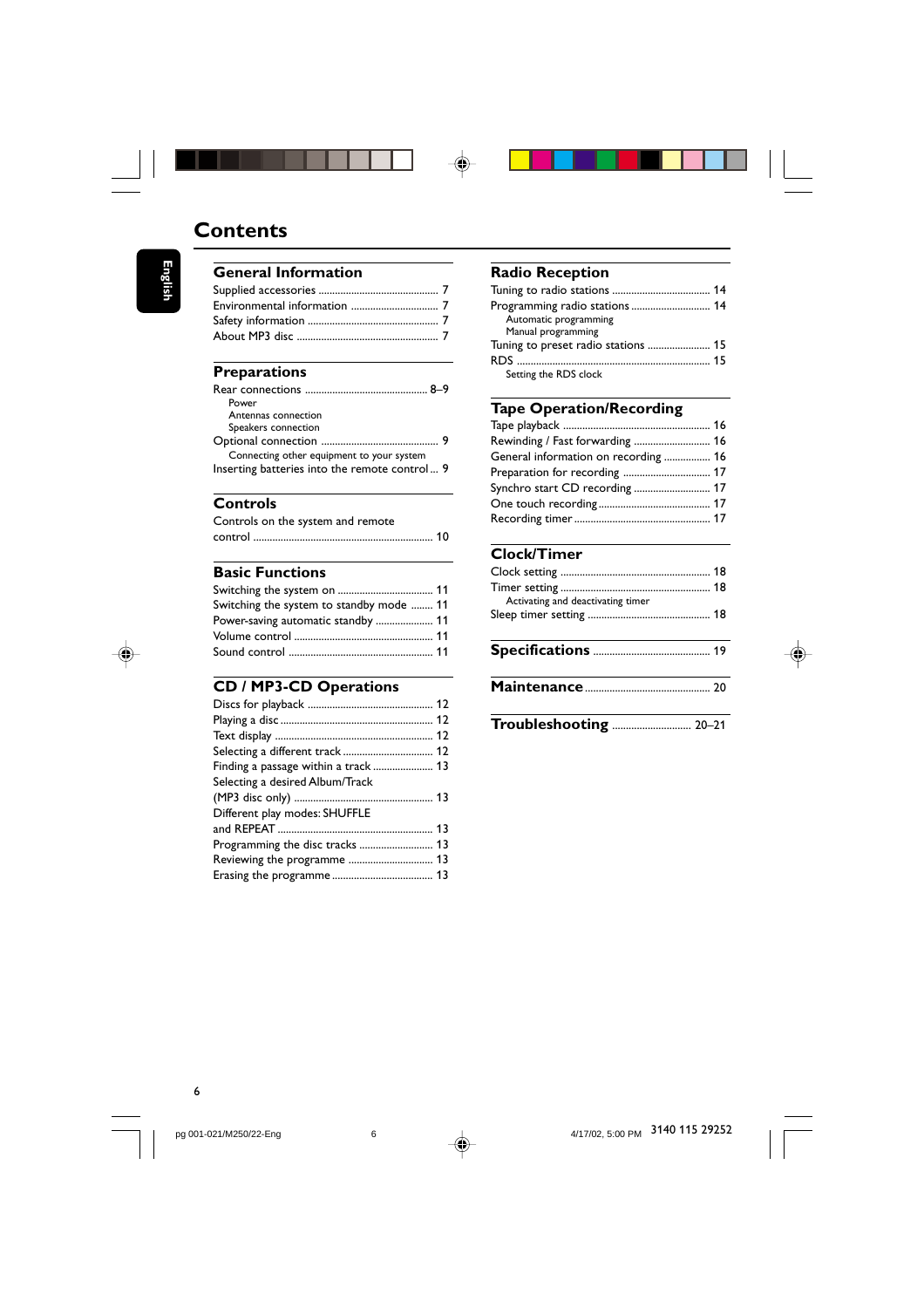

# **General Information**

*This product complies with the radio interference requirements of the European Community.*

## **Supplied accessories**

- 2 speaker boxes
- remote control
- batteries (two AAA size) for remote control
- AM loop antenna
- FM wire antenna

### **Environmental Information**

All unnecessary packaging has been omitted. We have tried to make the packaging easy to separate into three materials: cardboard (box), polystyrene foam (buffer) and polyethylene (bags, protective foam sheet).

Your system consists of materials which can be recycled and reused if disassembled by a specialised company. Please observe the local regulations regarding the disposal of packaging materials, exhausted batteries and old equipment.

# **Safety information**

- Place the system on a flat, hard and stable surface.
- Place the system in a location with adequate ventilation to prevent internal heat build-up in your system. Allow at least 10 cm (4 inches) clearance from the rear and the top of the unit and 5 cm (2 inches) from each side.
- Do not expose the system, batteries or discs to excessive moisture, rain, sand or heat sources caused by heating equipment or direct sunlight.
- The lens may cloud over when the system is suddenly moved from cold to warm surroundings, making it impossible to play a disc. Leave the system in the warm environment until the moisture evaporates.
- The mechanical parts of the set contain selflubricating bearings and must not be oiled or lubricated.

● **When the system is switched to Standby mode, it is still consuming some power. To disconnect the system from the power supply completely, remove the AC power plug from the wall socket.**

## **About MP3 disc**

#### **Supported formats**

- ISO9660, Joliet, Multisession
- Max. track number plus album is 300
- Max. nested directory is 8 levels
- The max album number is 30
- The max. MP3 programme track number is  $20$
- Supported VBR bit-rate
- Supported sampling frequencies for MP3 disc are: 32 kHz, 44.1 kHz, 48 kHz
- Supported Bit-rates of MP3 disc are: 32, 64, 96, 128, 192, 256 (kbps)

## **Making your own MP3-CD**

- **1** Rip the music from your own Digital Audio CDs or download legal MP3 music from the Internet.
- **2** Record ("burn") the music on CD-R(W) disc with your home PC. Make sure to use a recording speed not faster than indicated on the CD-R(W) and avoid running other programme simultaneously on your PC during the recording process.

#### **Sound Quality**

Take note that MP3-CD compilations should best contain only MP3 tracks (.mp3). **To achieve a good MP3 quality, a bit rate of 128 kbps is recommended.**

**English**

3140 115 29252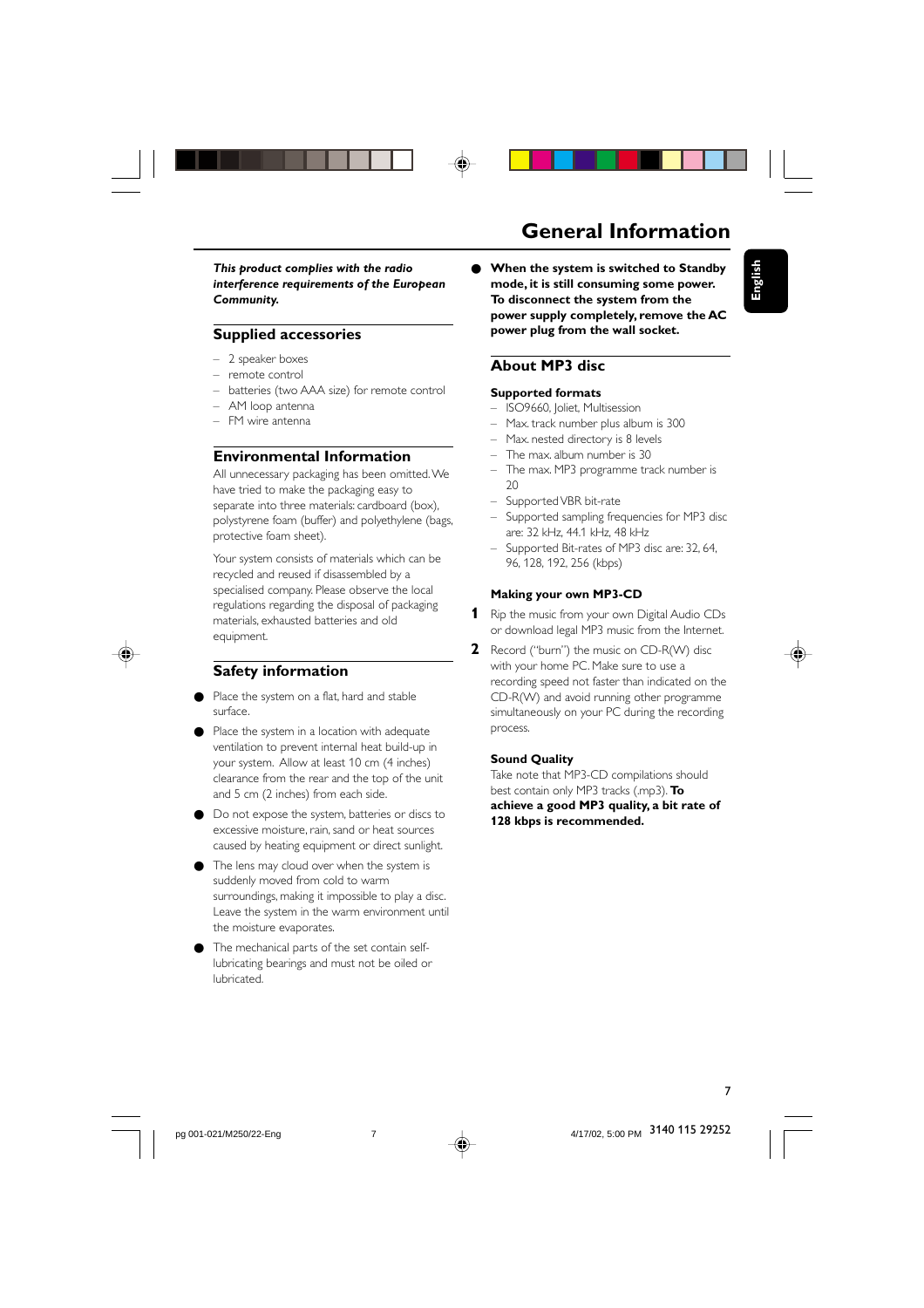# **Preparations**







## **Rear connections**

*The type plate is located at the rear of the system.*

#### A **Power**

Before connecting the AC power cord to the wall outlet, ensure that all other connections have been made.

#### *WARNING!*

- *For optimal performance, use only the*
- *original power cable.*

*– Never make or change connections with the power switched on.*

*To avoid overheating of the system, a safety circuit has been built in. Therefore, your system may switch to Standby mode automatically under extreme conditions. If this happens, let the system cool down before reusing it (not available for all versions).*

#### B **Antennas Connection**

Connect the supplied AM loop antenna and FM antenna to the respective terminals. Adjust the position of the antenna for optimal reception.

#### **AM Antenna**



Position the antenna as far as possible from a TV, VCR or other radiation source.

pg 001-021/M250/22-Eng 4/17/02. 8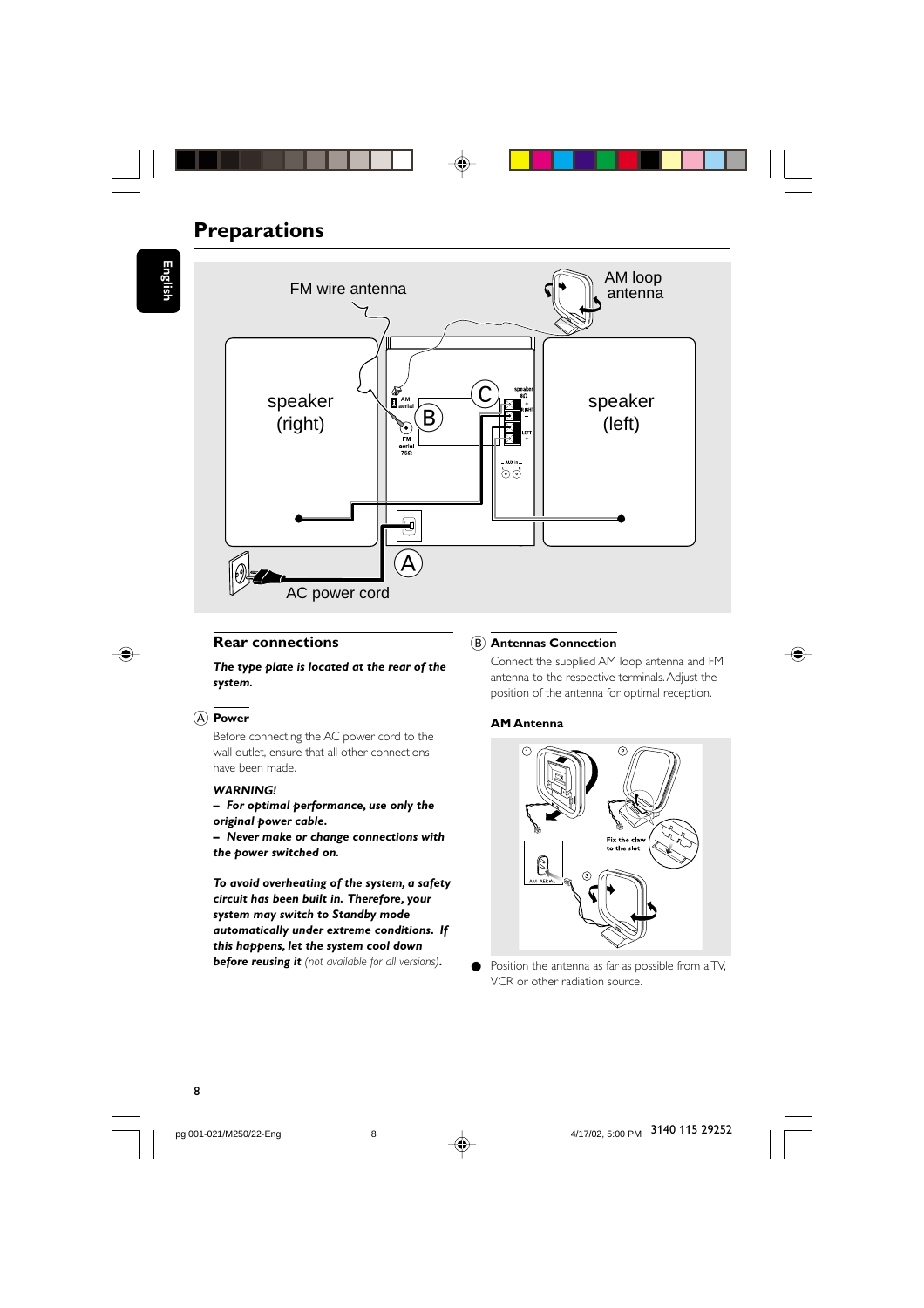



# **Preparations**

**English**

#### **FM Antenna**



● For better FM stereo reception, connect an outdoor FM antenna to the FM AERIAL (FM ANTENNA) terminal.

## C **Speakers Connection**

#### **Front Speakers**

Connect the speaker wires to the SPEAKERS terminals, right speaker to "RIGHT" and left speaker to "LEFT", coloured (marked) wire to " $+$ " and black (unmarked) wire to " $-$ ".



Fully insert the stripped portion of the speaker wire into the terminal as shown.

#### *Notes:*

*– For optimal sound performance, use the supplied speakers.*

*– Do not connect more than one speaker to any one pair of*  $+/-$  *speaker terminals.* 

*– Do not connect speakers with an impedance lower than the speakers supplied. Please refer to the SPECIFICATIONS section of this manual.*

## **Optional connection**

The optional equipment and connecting cords are not supplied. Refer to the operating instructions of the connected equipment for details.

#### **Connecting other equipment to your system**

Connect the audio left and right OUT terminals of a TV, VCR, Laser Disc player, DVD player or CD Recorder to the **AUX IN** terminals.

#### *Note:*

*– If you are connecting equipment with a monaural output (a single audio out terminal), connect it to the AUX IN left terminal. Alternatively, you can use a "single to double" cinch cable (the output sound still remain monaural).*

## **Inserting batteries into the remote control**

Insert two batteries (type R03 or AAA) into the remote control with the correct polarity as indicated by the " $+$ " and " $-$ " symbols inside the battery compartment.



#### *CAUTION!*

*– Remove batteries if they are exhausted or will not be used for a long time. – Do not use old and new or different types of batteries in combination. – Batteries contain chemical substances, so they should be disposed off properly.*

3140 115 29252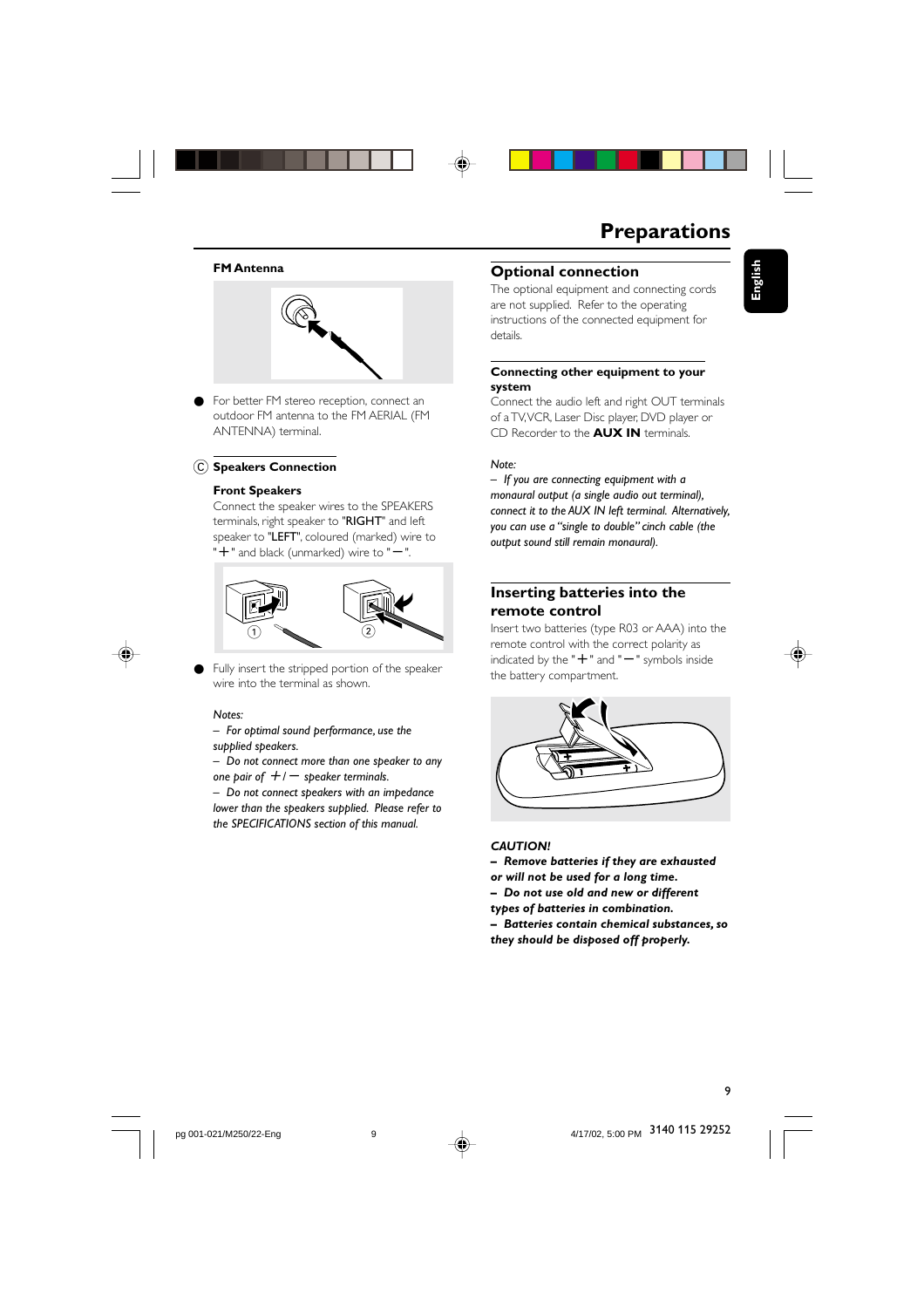# **Controls** *(illustrations on page 3)*



## **Controls on the system and remote control**

# 1 **STANDBY ON** y

to switch the system on or to standby mode.

## 2 **Display screen**

to view the current status of the system.

#### 3 **SOURCE**

– to select the respective sound source : CD, TUNER, TAPE or AUX.

#### 4 **BAND / DISPLAY**

for Tuner ............. to select waveband : FM, MW or LW.

for CD/MP3-CD…to select disc information display mode.

#### 5 **PROGRAM**

for CD/MP3-CD…to programme disc tracks. for Tuner ............. to programme preset radio stations.

#### 6 34 **PRESET / MP3•ALBUM / TIMER SET** for MP3-CD ..... to select previous/next album. for Tuner ............. to select a preset radio station. for Timer (3) ... *(on the system only)* to set the timer function.

#### **7 HAPP TRACK•SEARCH•TUNE**

 $(44$   $\blacktriangleright$   $\blacktriangleright$  on remote control)

for CD ................. to fast reverse/forward the disc. for CD/MP3 CD…*(on the system only)* to select a desired track.

for Tuner ............. to tune to a lower or higher radio frequency.

for Tape ............... to rewind or fast forward.

#### 8 **Tape deck**

#### 9 **OPEN** ç

to open tape compartment.

 $\circledcirc$   $\blacksquare$ 

for CD/MP3-CD…to stop playback or to clear a programme.

for Tape ............... to stop playback or recording.

#### $(n)$  **VOLUME**  $+/-$

– to increase or decrease the volume.

– *(on the system only)* to adjust the hours and minutes for the clock/timer functions.

#### @ **RECORD**

to start recording.

#### $(13)$  ► II / CLOCK•RDS

for CD/MP3-CD…to start or interrupt playback. for Tuner ............. to activate RDS news. for Tape ............... to start playback.

- for Clock ............ *(on the system only)* to set the
- clock function.

#### \$ **iR sensor**

– infrared sensor for remote control.

#### **(15) OPEN∙CLOSE ≜**

to open or close the disc tray.

## ^ **MODE**

– to shuffle and repeat a track/disc.

## $\textcircled{17}$   $\textup{M}$  /  $\textup{M}$

to select a desired track.

#### $(18)$  DSC (Digital Sound Control)

to select the desired sound effect : OPTIMAL/ ROCK/POP/JAZZ.

#### ( **IS/DBB (Incredible Surround/Dynamic Bass Boost)**

- to create a super-enhanced stereo effect.
- to enhance the bass.

#### ) **MUTE**

– interrupts and resumes sound reproduction.

## ¡ **TIMER**

– to activate/deactivate the timer function.

#### ™ **SLEEP**

– to activate/deactivate or set the sleep timer.

## $(23)$  ტ

to switch the system to standby mode.

#### *Notes for remote control:*

*– First select the source you wish to control by pressing one of the source select keys on the remote control (for example CD, TUNER).*

*– Then select the desired function (for example* ▶,  $\overline{A}$ *, ▶).* 

10

pg 001-021/M250/22-Eng 40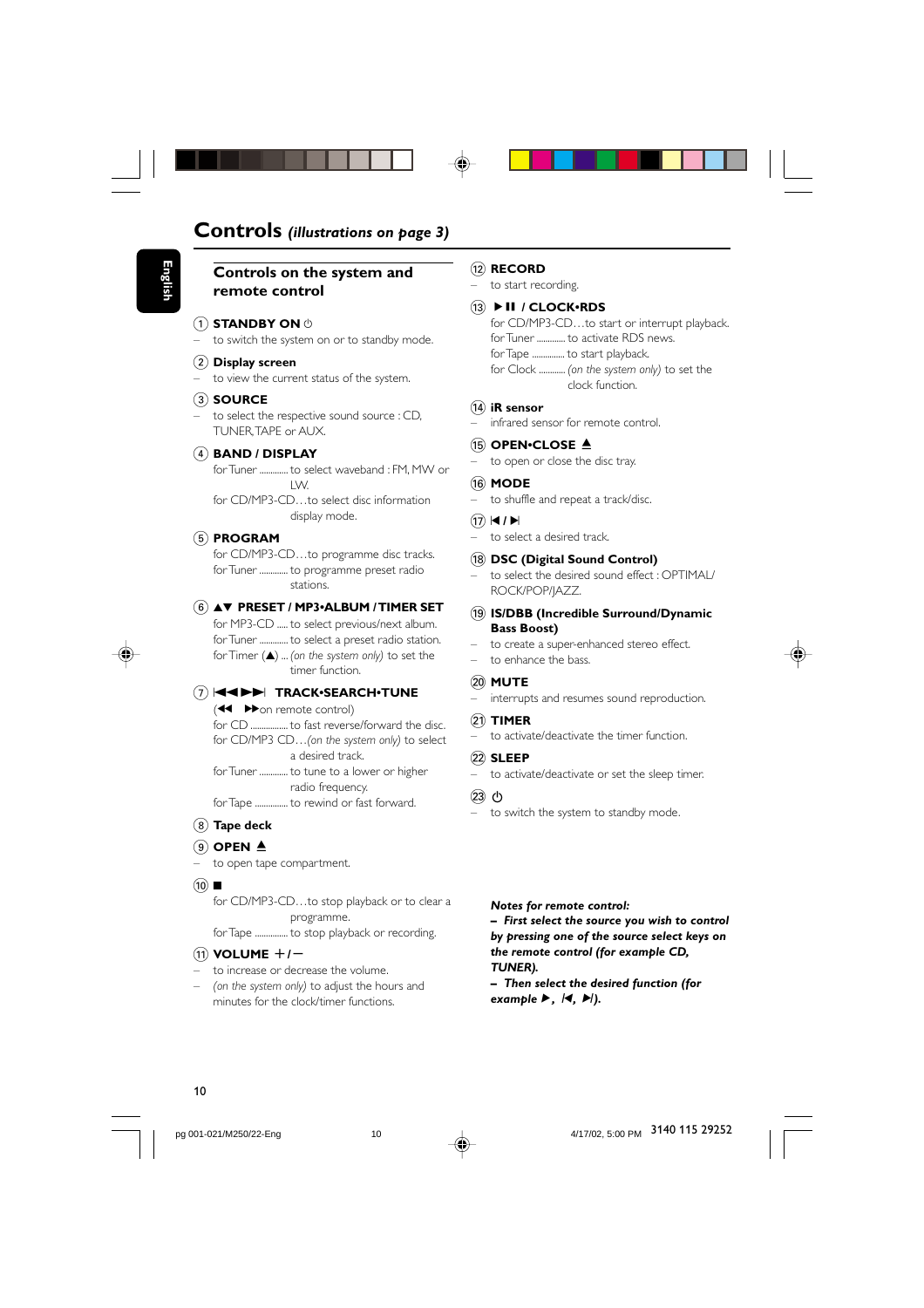

## *IMPORTANT!*

*Before you operate the system, complete the preparation procedures.*

## **Switching the system on**

- **Press STANDBY ON**  $\bigcirc$  **or SOURCE.** → The system will switch to the last selected source.
- Press **CD, TUNER, TAPE** or **AUX** on the remote control.

→ The system will switch to the selected source.

## **Switching the system to standby mode**

- Press **STANDBY ON**  $\bigcirc$  on the system or remote control.
- If in recording mode, press  $\blacksquare$  first. → The volume level, interactive sound settings, last selected source and tuner presets will be retained in the player's memory.

#### **Power-saving automatic standby**

As a power-saving feature, the system will automatically switch to Standby mode if you do not press any buttons within 15 minutes after a disc or tape has stopped playing.

# **Basic Functions**

**English**

## **Volume control**

Press **VOLUME**  $+/-$  to increase or decrease the volume level. → Display shows the volume level "VOLUME"

and a number from 0-32.

#### **To switch off the volume temporarily**

- **Press MUTE** on the remote control. **→** Playback will continue without sound and "MUTE" is displayed.
- To restore the volume, press **MUTE** again or increase the volume level.

## **Sound control**



- **•** Press **DSC** repeatedly to select the desired sound effect : OPTIMAL, ROCK, JAZZ or POP.
- **•** Press **IS/DBB** to switch on or off the surround sound effect or bass enhancement.
	- → The sequences are as follows :  $INCR.SURR. \rightarrow DBB \rightarrow DBB + INCR.SURR.$  $\rightarrow$  OFF
	- → If the DBB is activated, DBB is shown.
	- **→** If the IS is activated, **INCR. SURR** is shown.

#### *Note:*

*– The effect of INCREDIBLE SURROUND may vary with different types of music.*

3140 115 29252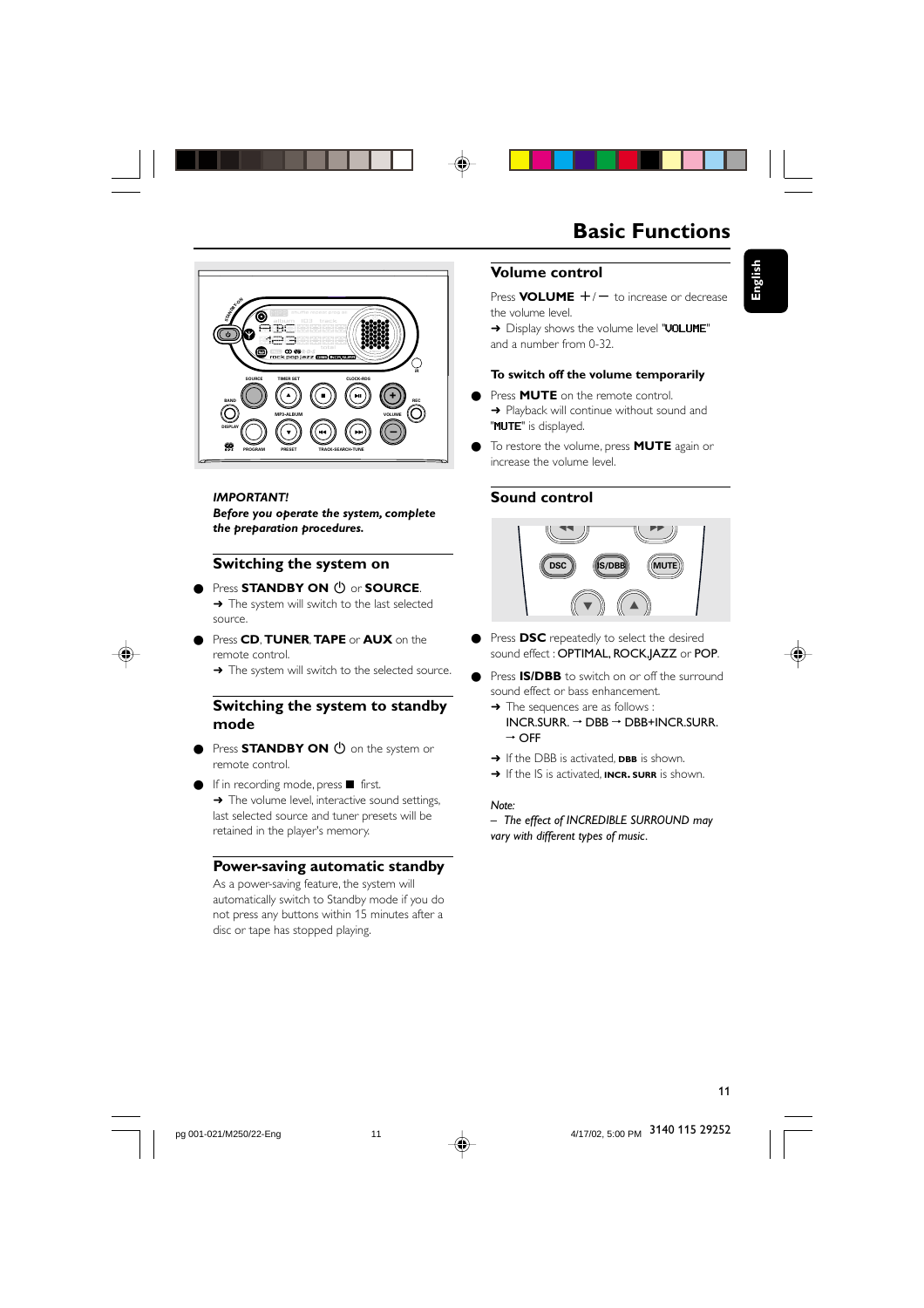# **CD/MP3-CD Operations**

**English**



## *IMPORTANT!*

*The lens of the CD player should never be touched.*



## **Discs for playback**

This system is able to play :

- All pre-recorded audio CDs
- All finalised audio CDR and audio CDRW discs
- MP3-CDs (CD-ROMs with MP3 tracks)
- CD-ROM, CD-I, CDV, VCD, DVD or computer CDs, however, are not possible.

## **Playing a disc**

- **1** Select **CD** source.
- **2** Press **OPEN**•CLOSE <sup>△</sup> on the top of the system to open the CD compartment. → "CD OPEN" is displayed.
- **3** Insert a disc with the printed side facing up and press **OPEN•CLOSE**<sup>*⁄*</sup> to close the CD door. → "READING" is displayed as the CD player scans the contents of a disc, and then the total number of tracks and playing time are shown.
- **4** Press  $\blacktriangleright$  **II** to start playback.

#### **To interrupt playback**

- Press ▶ **II**. → The current track time flashes.
- To resume playback, press  $\blacktriangleright$  II again.

## **To stop playback**

Press  $\blacksquare$ .

#### *Notes:*

*– Disc play will also stop when you select another source or the disc has reached the end.*

*– For MP3 disc, the disc reading time may exceed 10 seconds due to the large number of songs compiled into one disc.*

## **Text display**

### **In CD mode**

● Press **DISPLAY** repeatedly to see the following information.

→ Track number and elapsed play time of current track.

- **→** Remaining play time of current track.
- → Total number of tracks played and total

played-back time.

→ Total remaining number of tracks and total remaining play time.

## **In MP3-CD mode**

Press **DISPLAY** repeatedly to select four display modes : Number, Track, Album and ID3.

Number → Album number, track number and elapsed play time.

Track → Track name and elapsed play time. Album  $\rightarrow$  Album name and elapsed play time. ID-3 ➜ ID-3 tag scrolls once and elapsed play time.

## **Selecting a different track**

- Press  $\blacktriangleright$  or  $\blacktriangleright$  ( $\blacktriangleleft$  or  $\blacktriangleright$ ) repeatedly until the desired track number appears in the display.
- If playback is stopped, press  $\blacktriangleright$  **II** to start playback.

pg 001-021/M250/22-Eng 4/12

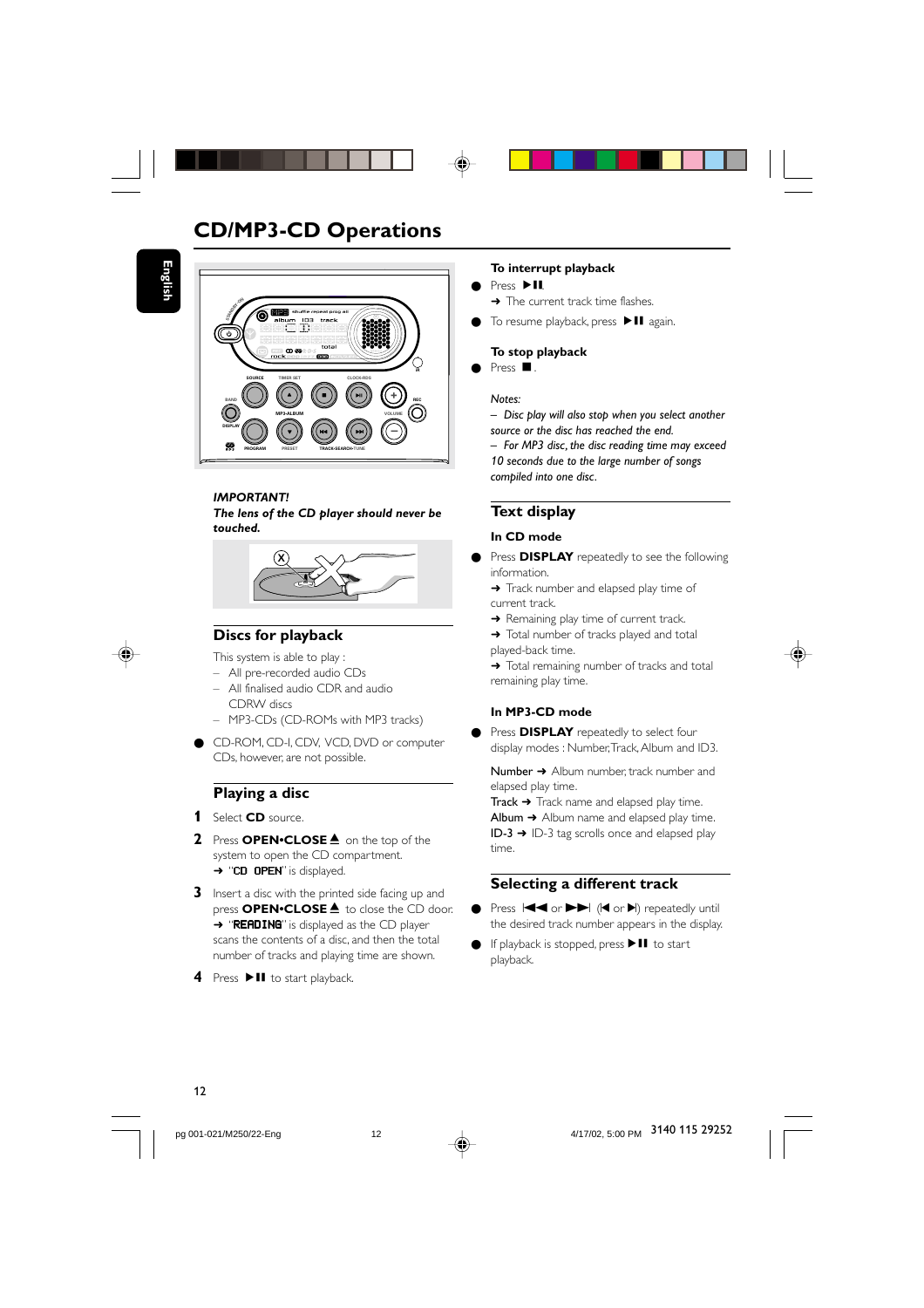## **Finding a passage within a track**

**1** Press and hold down on  $\blacktriangleleft$  or  $\blacktriangleright$  (44 or  $\blacktriangleright\blacktriangleright)$ 

→ The disc is played at high speed and low volume.

**2** When you recognize the passage you want, release  $\blacktriangleleft$  or  $\blacktriangleright$   $\blacktriangleright$  (44 or  $\blacktriangleright$ ). → Normal playback continues.

#### *Note:*

*– During a disc programme or if REPEAT/ SHUFFLE mode active, searching is only possible within the same track.*

## **Selecting a desired album/track (MP3 disc only)**

# **To select a desired album**

Press  $\blacktriangledown$  or  $\blacktriangle$  repeatedly.

**To select a desired track**

# Press  $\blacktriangleright$  or  $\blacktriangleright$  ( $\blacktriangleleft$  or  $\blacktriangleright$ ) repeatedly.

## **Different play modes: SHUFFLE and REPEAT**

You can select and change the various play modes before or during playback.

**1** Press **MODE** on the remote control to select : **→ shuffle** – tracks of the entire disc/ programme are played in random order. **→ shuffle repeat all** – to repeat the entire disc/ programme continuously in random order. **→ repeat all** – to repeat the entire disc/ programme.

**→ repeat** – to repeat the current track.

- **2** To return to normal playback, press **MODE** until the various SHUFFLE/ REPEAT modes are no longer displayed.
- You can also press to cancel your play mode.

#### *Note:*

*– If Shuffle is activated on a MP3-CD, all titles stored in the disc will be played in random order.*

# **CD/MP3-CD Operations**

#### **Programming the disc tracks**

Programming tracks is possible when playback is stopped. Up to 20 tracks can be stored in the memory in any order.

**1** Press **PROGRAM** to enter the programming mode.

**→** A track number is shown and **prog** flashes.

- **2** Press  $|\blacktriangleleft \blacktriangleleft$  or  $|\blacktriangleright|$  ( $|\blacktriangleleft$  or  $|\blacktriangleright|$ ) repeatedly to select your desired track number.
- **•** For MP3 disc, press  $\blacktriangledown$  /  $\blacktriangle$  and  $\blacktriangleright$   $\blacktriangleright$  $(\blacktriangleleft$  or  $\blacktriangleright)$  to select the desired album and track for programming.
- **3** Press **PROGRAM** to confirm the track number to be stored.

→ The number of tracks programmed and total playing time of the programme is shown briefly, then the selected track and "PROG".

→ For MP3 disc, total playing time will not be shown.

**4** Repeat steps **2-3** to select and store all desired tracks. → "MEMORY FULL" is displayed if you attempt

to programme more than 20 tracks.

**5** To start playback of your disc programme, press  $\blacktriangleright$  II.

#### *Note:*

*– It is not possible to create a programme with MP3 tracks from multiple CDs, or combined with normal audio tracks.*

## **Reviewing the programme**

In stop mode, press and hold **PROGRAM** until the display shows all your stored track numbers in sequence.

#### **Erasing the programme**

● Press ■ once when playback is stopped or **twice** during playback. **→ prog** disappears and "**CLEAR**" is displayed.

#### *Note:*



*<sup>–</sup> The programme will be erased when the system is disconnected from the power supply or when the disc tray is opened.*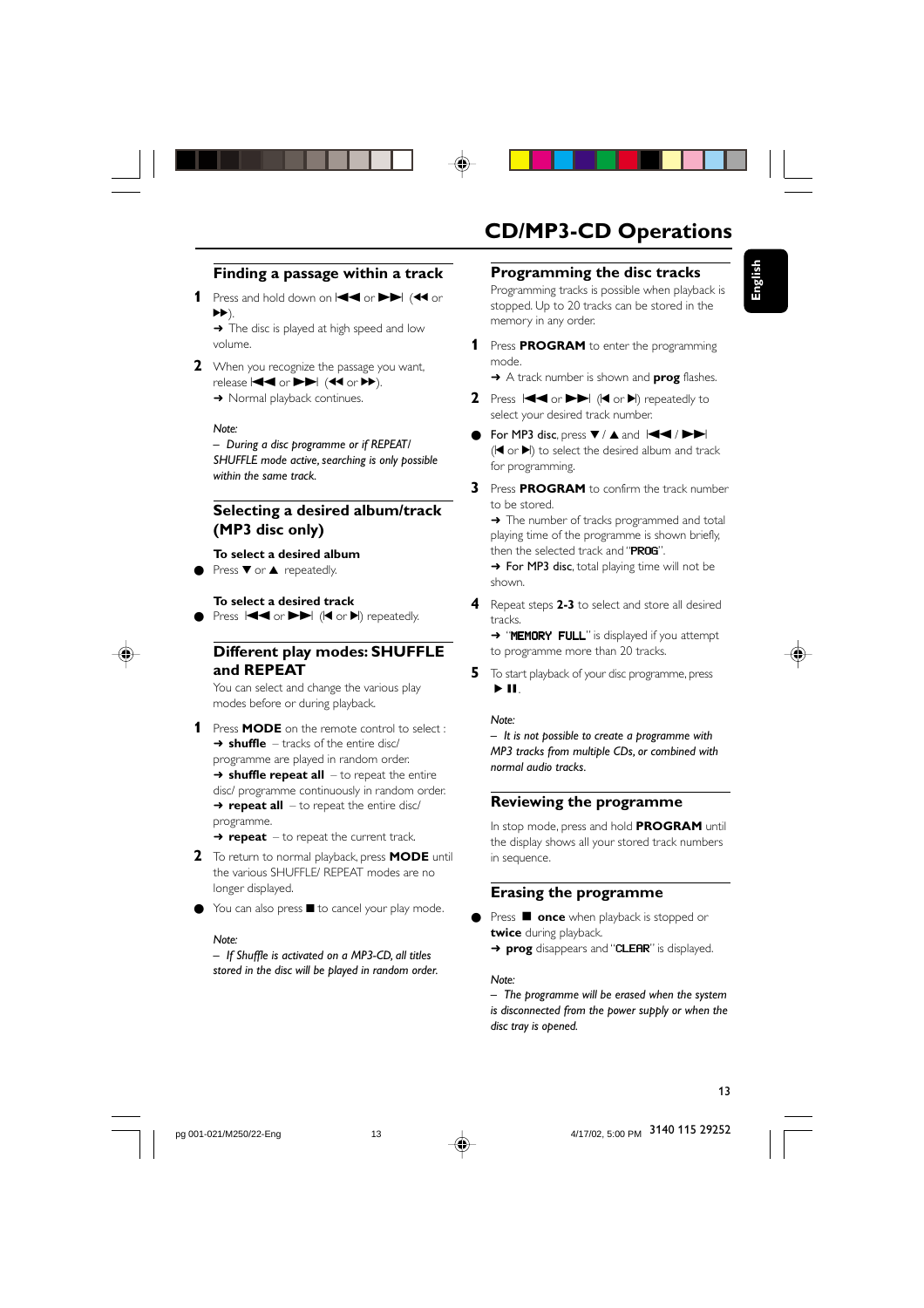# **Radio Reception**

**English**



## **Tuning to radio stations**

- **1** Select **TUNER** source. → "TUNER" is displayed briefly.
- **2** Press **BAND** to select the desired waveband : FM, MW or LW.
- **3** Press down on  $|\blacktriangleleft \blacktriangleleft$  or  $\rightharpoonup \blacktriangleright$  ( $\blacktriangleleft \blacktriangleleft$  or  $\rightharpoonup \blacktriangleright$ ) and release button.

→ The display will show "SEARCH" until a radio station with sufficient signal strength is found.  $\rightarrow$  If a FM station is received in stereo,  $\infty$  is shown.

- **4** Repeat step **3** if necessary until you find the desired station.
- To tune to a weak station, press  $\blacktriangleright$  or  $\blacktriangleright$  $(44$  or  $\blacktriangleright$ ) briefly and repeatedly until you have found optimal reception.

## **Programming radio stations**

You can store up to a total of 40 radio stations in the memory.

## **Automatic programming**

Automatic programming will start with a chosen preset number. From this preset number upwards, former programmed radio stations will be overridden. The system will only programme stations which are not in the memory already.

1 Press  $\blacktriangledown$  or  $\blacktriangle$  to select the preset number where programming should start.

#### *Note:*

*– If no preset number is selected, default is preset (1) and all your presets will be overridden.*

**2** Press **PROGRAM** for more than two seconds to activate programming.

→ "AUTO" is displayed and available stations are programmed in order of waveband reception strength, starting from all RDS stations and followed by FM, MW and LW bands respectively. → The last preset radio station (or the first available RDS station) will be played.

#### **Manual programming**

- **1** Tune to your desired station (refer to "Tuning to radio stations").
- **2** Press **PROGRAM** to activate programming. **→ prog** flashes in the display.
- **3** Press  $\blacktriangledown$  or  $\blacktriangle$  to allocate a number from 1 to 40 to this station.
- **4** Press **PROGRAM** again to confirm the setting. **→ prog** disappears, the preset number and the frequency of the preset station are shown.
- **5** Repeat the above four steps to store other stations.
- You can override a preset station by storing another frequency in its place.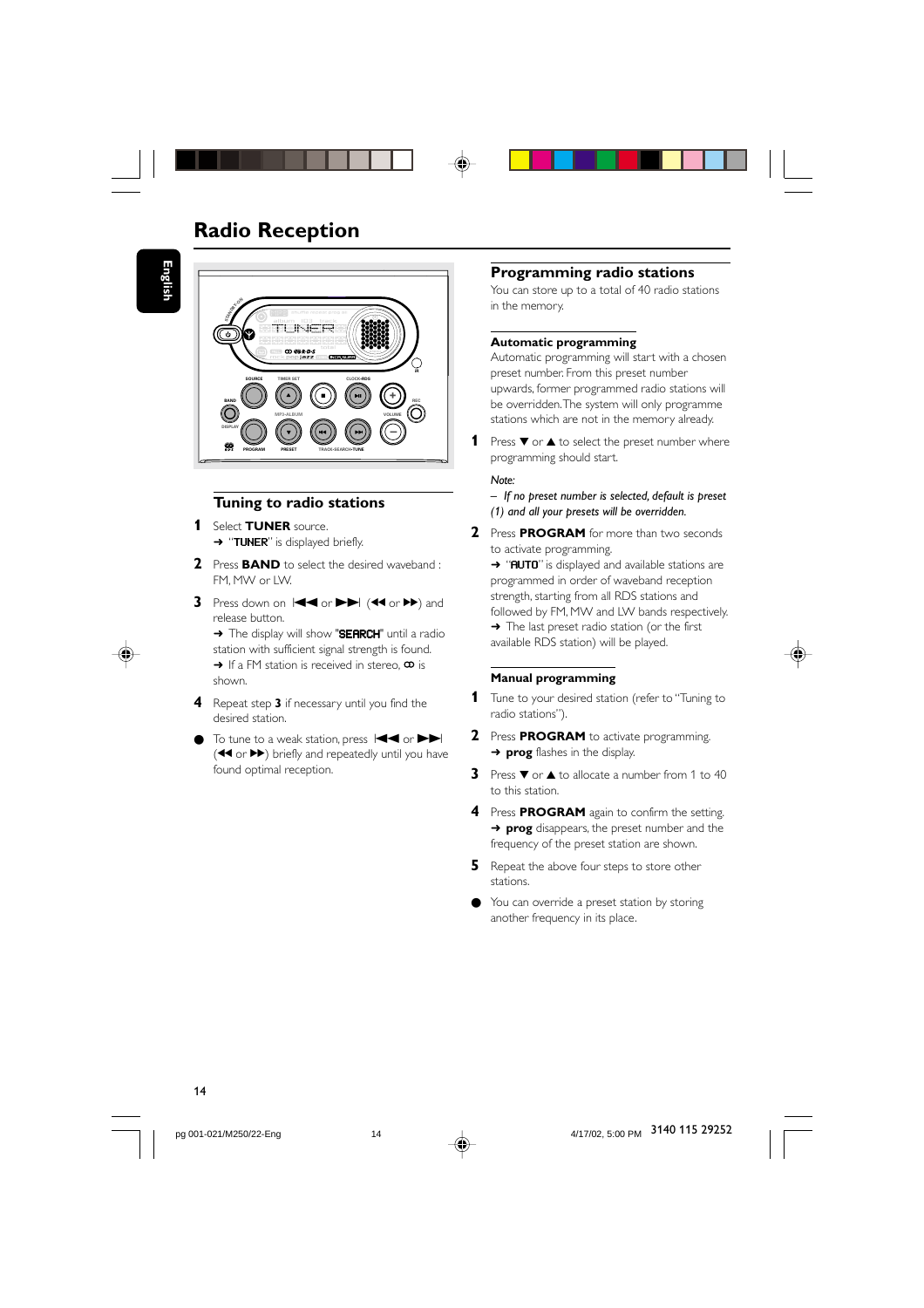



## **Tuning to preset radio stations**

● Press ▼ or ▲ until the desired preset station is displayed.

## **RDS**

**Radio Data System** is a service that allows FM stations to show additional information. If you are receiving a RDS station,  $\mathcal{Q}_s$  and the station name are displayed. When automatic programming is used, RDS

stations will be programmed first.

#### **Scrolling through different RDS information**

Press **CLOCK**•RDS briefly and repeatedly to scroll through the following information (if available):

- Station name
- Radio text messages
- Frequency

#### *Note:*

*– If you press RDS and the RDS signal is not available "*NO RDS*" is displayed.*



## **Setting the RDS clock**

Some RDS radio station may be transmitting a real clock time at an interval of every minute. It is possible to set the clock by using a time signal which is broadcast together with the RDS signal.

- **1** Tune to a RDS station (refer to "Tuning to radio stations").
- **2** Press **CLOCK•RDS** for more than two seconds.

→ "SEARCH RDS TIME" is displayed.

→ When RDS time is read, "RDS TIME" is displayed and the current time will be stored.

→ If the RDS radio station does not transmit

RDS time within 90 seconds, "NO RDS TIME" is displayed.

## *Note:*

*– Some RDS radio station may be transmitting a real time clock at a minute interval. The accuracy of the transmitted time depends on the transmitting RDS radio station.*

**English**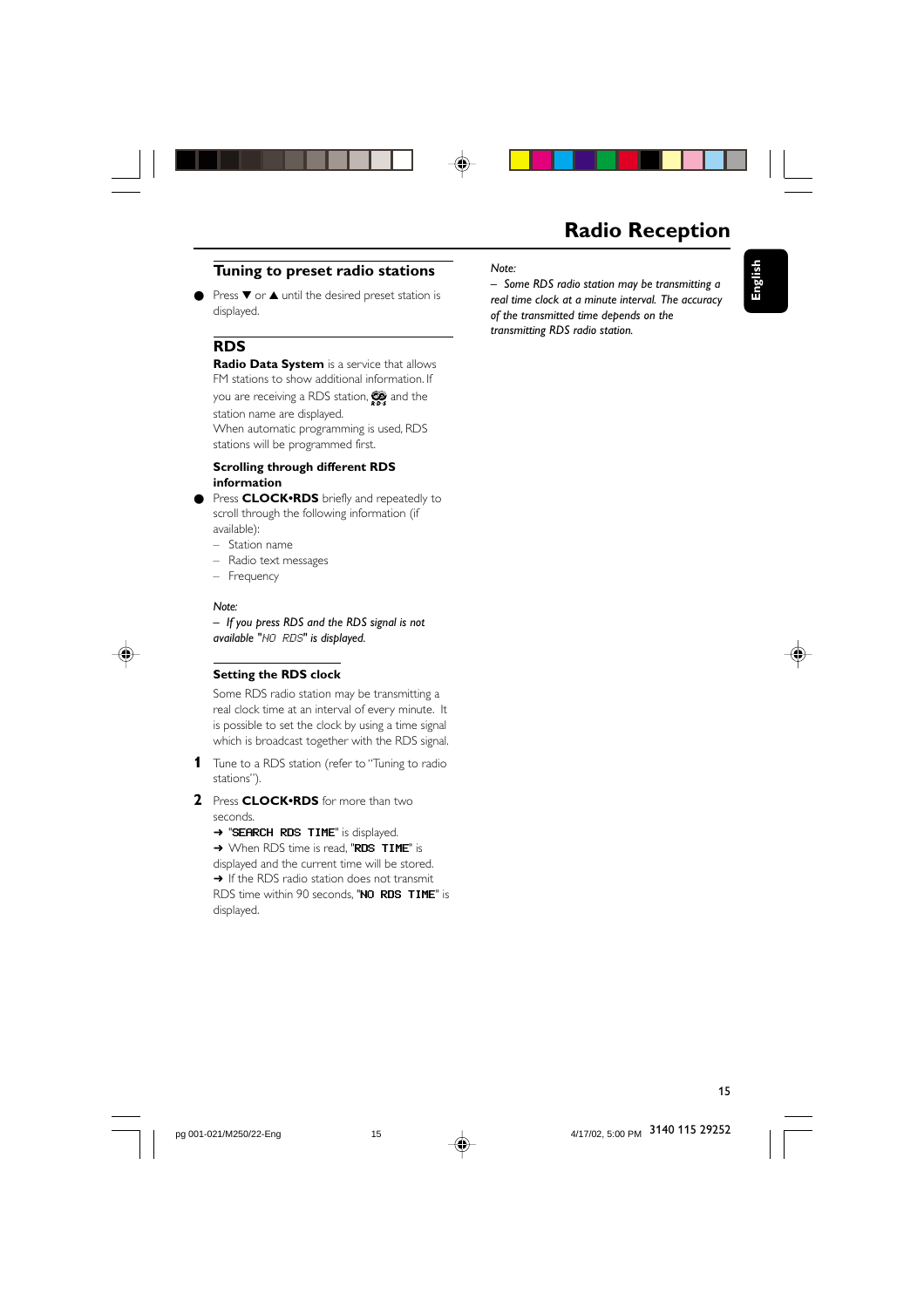# **Tape Operation / Recording**

**English**



## **Tape playback**

**1** Select **TAPE** source. → The display shows "TAPE" briefly.

**2** Press **OPEN ≜** to open the tape door.

- **3** Insert a recorded tape and close the tape door.
- Load the tape with the open side downward and the full spool to the left.
- **4** Press ▶Ⅱ to start playback.

**To stop playback** Press ■

**To reset the tape counter display**

In stop mode, press **D** once.

## **Rewinding / Fast forwarding**

**1** Stop playback, press  $\blacktriangleleft$  or  $\blacktriangleright$   $\blacktriangleright$   $(\blacktriangleleft \blacktriangleleft$  or  $\blacktriangleright \blacktriangleright)$ . → The tape will stop automatically at the end of rewinding or fast forwarding.

→ During fast winding, you can monitor the tape message with the tape counter.

**2** Press **I** to stop rewinding or fast forwarding.

#### *Note:*

*– During rewinding or fast forwarding of a tape, it is also possible to select another source (CD or TUNER, for example).*

## **General information on recording**

- For recording, use only NORMAL (IEC type I) tapes on which the tabs have not yet been broken. This deck is not suited for recording on METAL (IEC IV) type tapes.
- The best recording level is set automatically. Altering the VOLUME, INCREDIBLE SURROUND or DBB will not affect the recording in progress.
- At the very beginning and end of the tape, no recording will take place during the 7 seconds when the leader tape passes the recorder heads.
- To protect a tape from accidental erasure, have the tape in front of you and break out the left tab. Recording on this side is no longer possible. If, however, you wish to record over this side again, cover the tabs with a piece of adhesive tape.

#### *IMPORTANT!*

*Recording is permissible if copyright or other rights of third parties are not infringed upon.*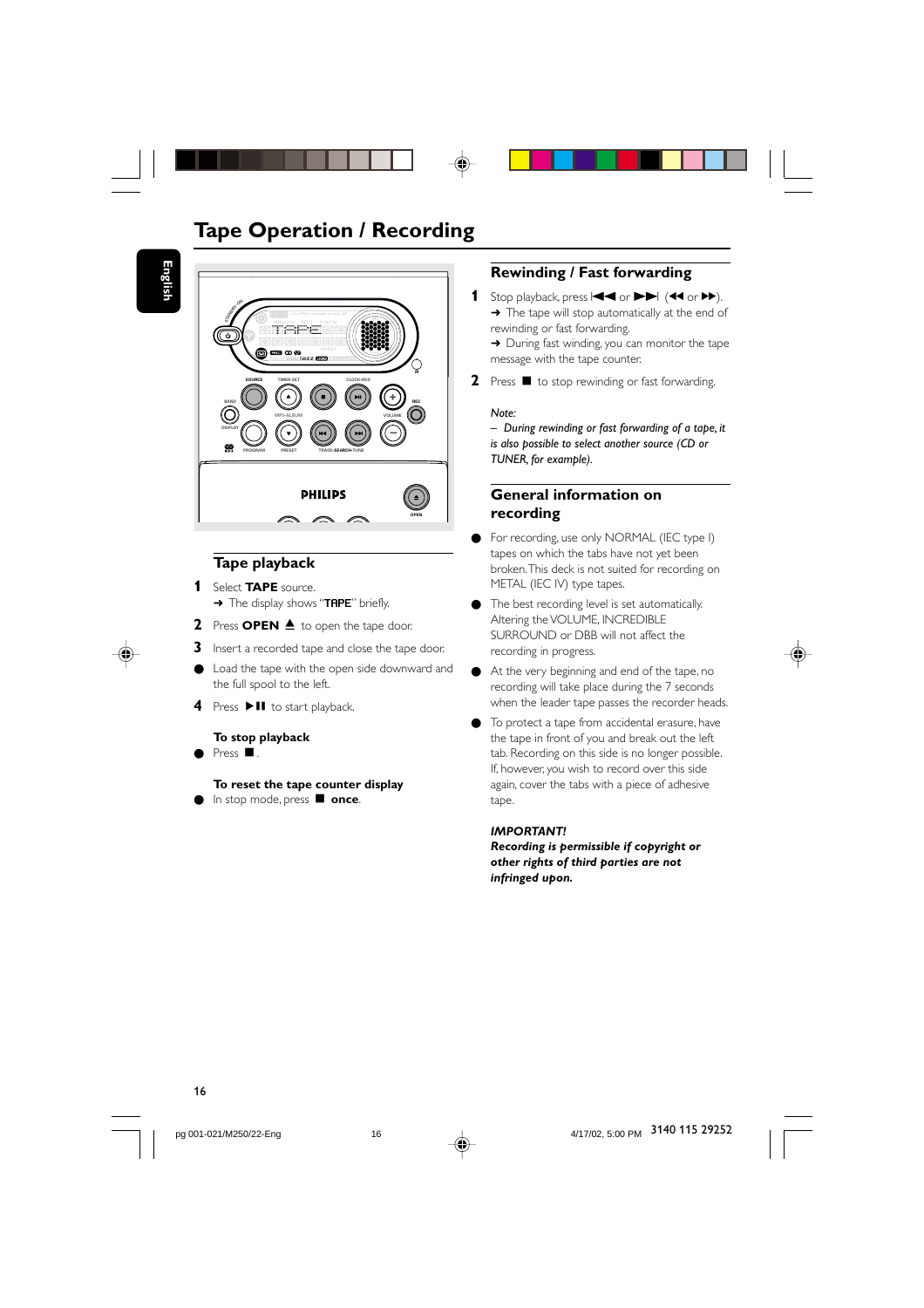



## **Preparation for recording**

- **1** Select **TAPE** source.
- **2** Load a recordable tape into tape deck with full spool to the left.
- **3** Prepare the source to be recorded. **CD** – load the disc. **TUNER** – tune to the desired radio station. **AUX** – connect external equipment.

#### **When recording is in progress** ➜ **REC** starts flashing.

- To stop recording, press  $\blacksquare$ .
- It is not possible to listen to another source.
- It is not possible to activate the timer function.

## **Synchro start CD recording**

- **1** Select **CD** source.
- Press  $\left| \blacktriangleleft \blacktriangleleft \right|$  or  $\blacktriangleright$  ( $\blacktriangleleft$  or  $\blacktriangleright$ ) to select the desired track to start recording.
- You can programme the tracks in the order you want them to be recorded (refer to "CD/MP3- CD Operations - Programming the disc tracks").
- **2** Press **REC** to start recording. → Playing of the CD programme starts automatically from the beginning of the CD after 7 seconds. It is not necessary to start the CD player separately.

## **One touch recording**

- **1** Select **CD**, **TUNER** or **AUX** source.
- **2** If necessary, start playback of the selected source.
- **3** Press **REC** to start recording.

## **Recording timer**

To record from the radio, you will need to use a preset radio station and to set a start (ON) and finish (OFF) time.

- **1** Select the preset radio station to record from (refer to "Radio Reception - Tuning to preset radio stations").
- **2** In standby mode, press **TIMER SET** for more than two seconds.

→ ① flashes and a source is displayed.

- **3** Press **SOURCE** repeatedly until "REC TUN" source is displayed.
- **4** Press **TIMER SET** to confirm the source. → "SET ON TIME" is displayed, 4; and the clock digits for the hours flash.
- **5** Press **VOLUME**  $+/-$  to set the hours.
- **6** Press **TIMER SET** again. → The clock digits for the minutes flash.
- **7** Press **VOLUME**  $+/-$  to set the minutes.
- **8** Press **TIMER SET** to confirm the recording start time.

 $\rightarrow$  "SET OFF TIME" is displayed,  $\alpha$  and the clock digits for the hours flash.

**9** Repeat steps **5-7** to set the finish time.

**10** Press **TIMER SET** to confirm the timer settings.  $\rightarrow$   $\odot$  is shown and the recording timer is now set.

#### *Note:*

*– The recording timer will not be activated if the system is in tape play mode.*



**English**

3140 115 29252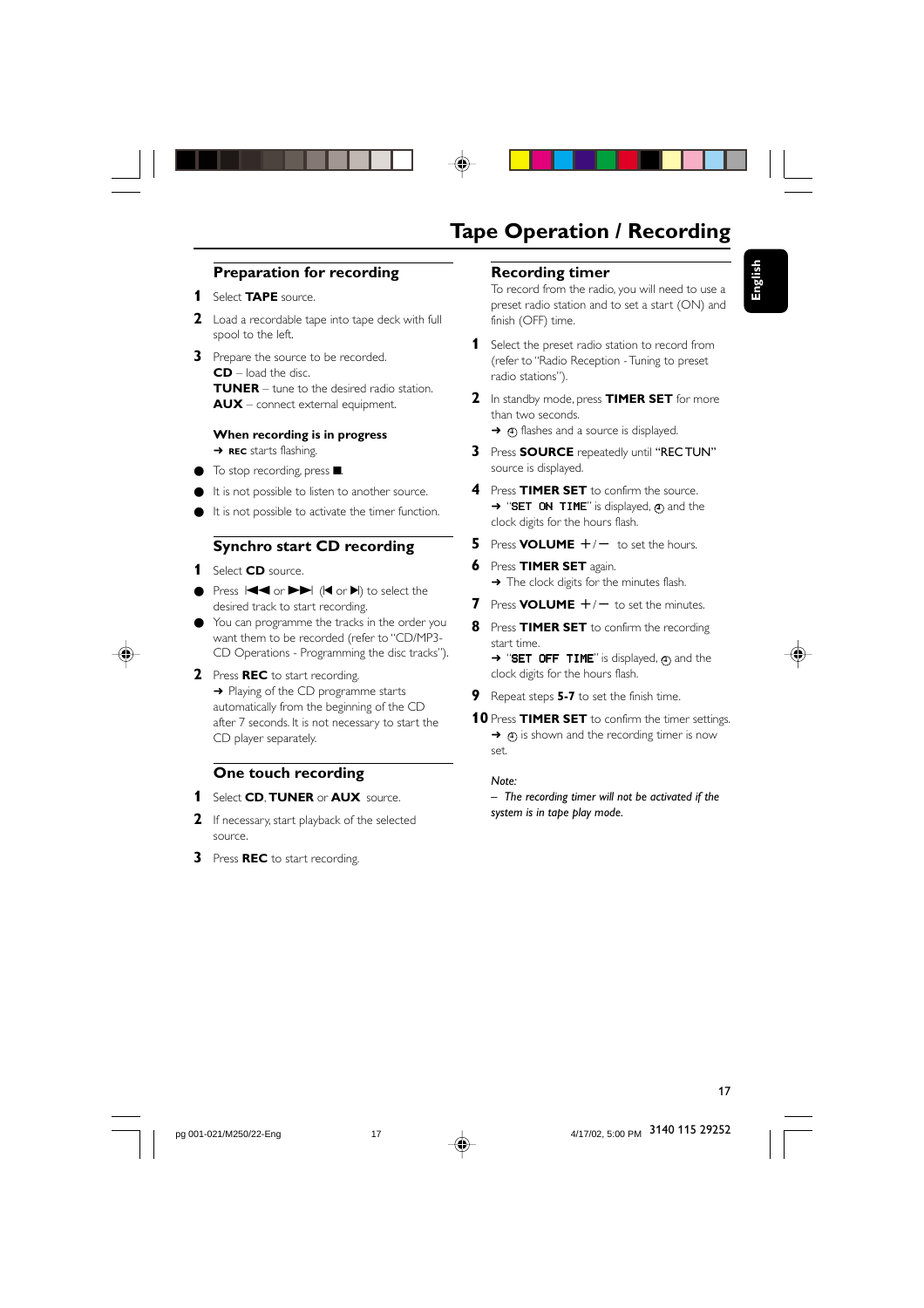# **Clock/Timer**

**English**



## **Clock setting**

There are two possible methods for setting the clock: manually or automatically by using RDS.

### **Automatic clock setting**

Refer to page 15 on "Setting the RDS clock".

#### **Manual clock setting**

- **1** In standby mode, press and hold **CLOCK•RDS**. → The clock digits for the hours flash.
- **2** Press **VOLUME**  $+/-$  to set the hours.
- 
- **3** Press **CLOCK•RDS** again. → The clock digits for the minutes flash.
- **4** Press **VOLUME**  $+/-$  to set the minutes.
- **5** Press **CLOCK•RDS** to confirm the time.

## **Timer setting**

- The system can be used as an alarm clock, whereby the CD, TUNER or TAPE is switched on at a set time. The clock time needs to be set first before the timer can be used.
- You can also use it to record a favourite tuner programme at a set period (refer to "Recording timer")
- During setting, if no button is pressed within 90 seconds, the system will exit timer setting mode automatically.
- **1** In standby mode, press **TIMER SET** for more than two seconds.
- **2** Press **SOURCE** repeatedly (or **CD**, **TUNER**, **TAPE** on the remote control) to select the sound source.
- **3** Press **TIMER SET** to confirm your desired mode.

→ The selected source **o ?** · is shown. Display sequence scrolls "SET ON TIME" and  $\langle 4 \rangle$ flashes. The clock digits for the hours flash.

- $4$  Press **VOLUME**  $+/-$  to set the hours.
- **5** Press **TIMER SET** again.
	- → The clock digits for the minutes flash.
- **6** Press **VOLUME**  $+/-$  to set the minutes.
- **7** Press **TIMER SET** to confirm the time.  $\rightarrow$  The timer is now set and activated.

#### **Activating and deactivating timer**

● In standby or during playback, press **TIMER once** on the remote control.  $\rightarrow$  Display shows  $\alpha$  if activated, and disappears if deactivated.

#### **Sleep timer setting**

The sleep timer enables the system to switch off by itself after a set period of time. The clock time needs to be set first before the sleep timer can be used.

**1** Press **SLEEP** on the remote control repeatedly to select a preset time. → The selections are as follows (time in minutes):

#### 60  $\rightarrow$  45  $\rightarrow$  30  $\rightarrow$  15  $\rightarrow$  OFF  $\rightarrow$  60 ...

→ "SLEEP XX" or "OFF" is displayed. "XX" is the time in minutes.

**2** When you reach the desired length of time, stop pressing the **SLEEP** button. → Once SLEEP is activated, "SLEEP ON" scrolls across the display at repeated intervals.

#### **To deactivate the sleep timer**

Press **SLEEP** repeatedly until "**0FF**" is displayed, or press the **STANDBY ON** button.

pg 001-021/M250/22-Eng 4/18



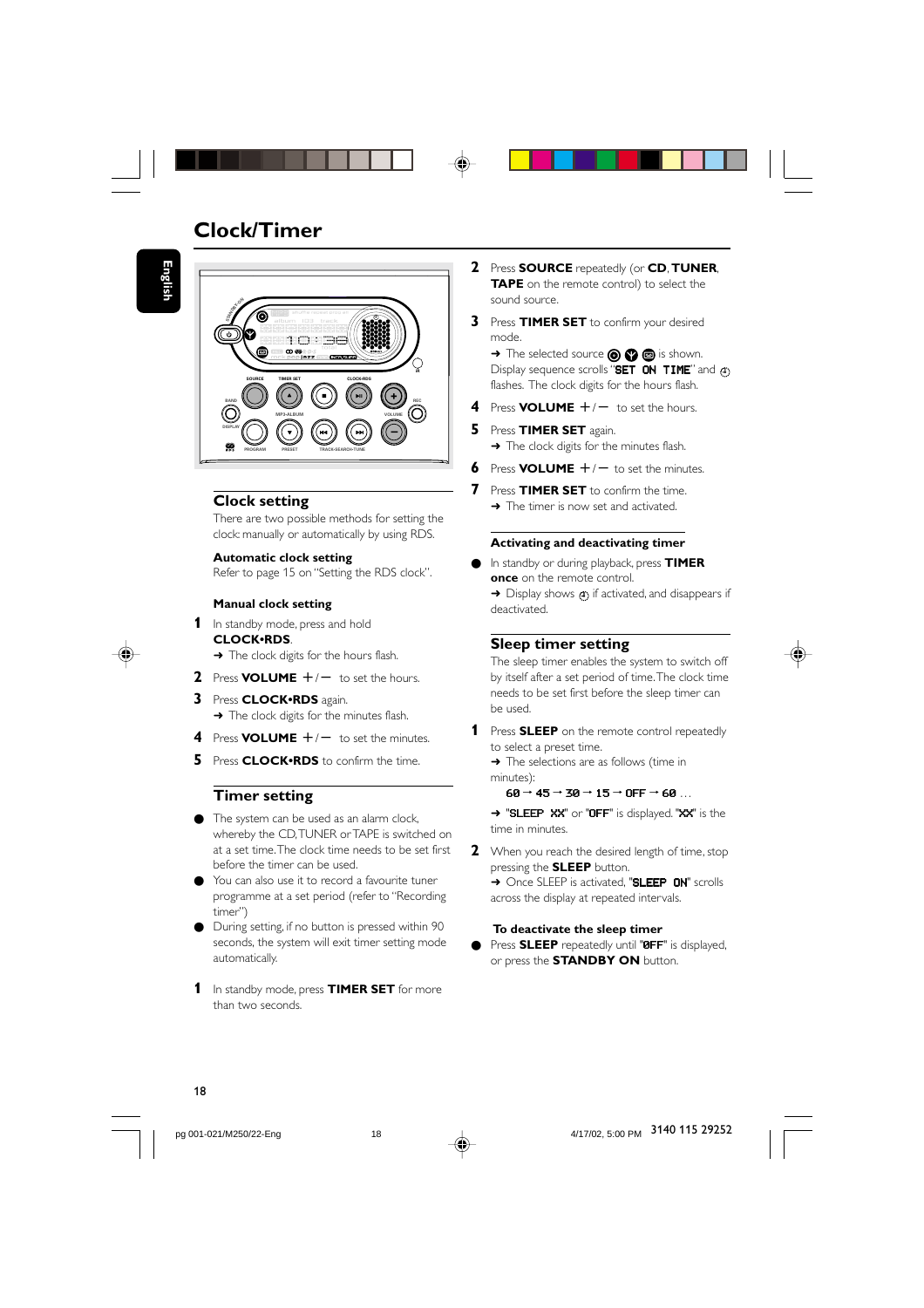



## **AMPLIFIER**

| Signal-to-noise ratio  ≥ 65 dBA (IEC)            |  |
|--------------------------------------------------|--|
| Frequency response $40 - 20000$ Hz, $\pm 3$ dB   |  |
| Input sensitivity AUX  0.5 V (max. 2 V)          |  |
|                                                  |  |
| Impedance headphones  32 $\Omega$ -1000 $\Omega$ |  |

## **CD/MP3-CD PLAYER**

| Channel separation  ≥ 60 dB (1 kHz)    |                    |
|----------------------------------------|--------------------|
|                                        |                    |
| MPEG 1 Layer 3 (MP3-CD)  MPEG AUDIO    |                    |
|                                        |                    |
|                                        | (128 kbps advised) |
| Sampling frequencies  32, 44.1, 48 kHz |                    |

#### **TUNER**

| Sensitivity at 75 $\Omega$                       |
|--------------------------------------------------|
| - mono, 26 dB signal-to-noise ratio  2.8 µV      |
| - stereo, 46 dB signal-to-noise ratio  61.4 µV   |
|                                                  |
|                                                  |
| Frequency response $63 - 12500$ Hz ( $\pm$ 3 dB) |
|                                                  |
|                                                  |

## **TAPE DECK**

| Frequency response                        |  |
|-------------------------------------------|--|
| Normal tape (type I) 80 - 12500 Hz (8 dB) |  |
| Signal-to-noise ratio                     |  |
|                                           |  |
|                                           |  |

# **Specifications**

## **SPEAKERS**

2-way Bass reflex system Dimensions (w  $\times$  h  $\times$  d)  $.130 \times 220 \times 215$  (mm)

## **GENERAL INFORMATION**

AC Power .....................................220 – 230 V / 50 Hz Dimensions (w  $\times$  h  $\times$  d) .. 140  $\times$  220  $\times$  250 (mm) Weight (with/without speakers)

............................................................... approx. 6.3 / 3.3 kg Standby power consumption .......................... < 3 W

*Specifications and external appearance are subject to change without notice.*

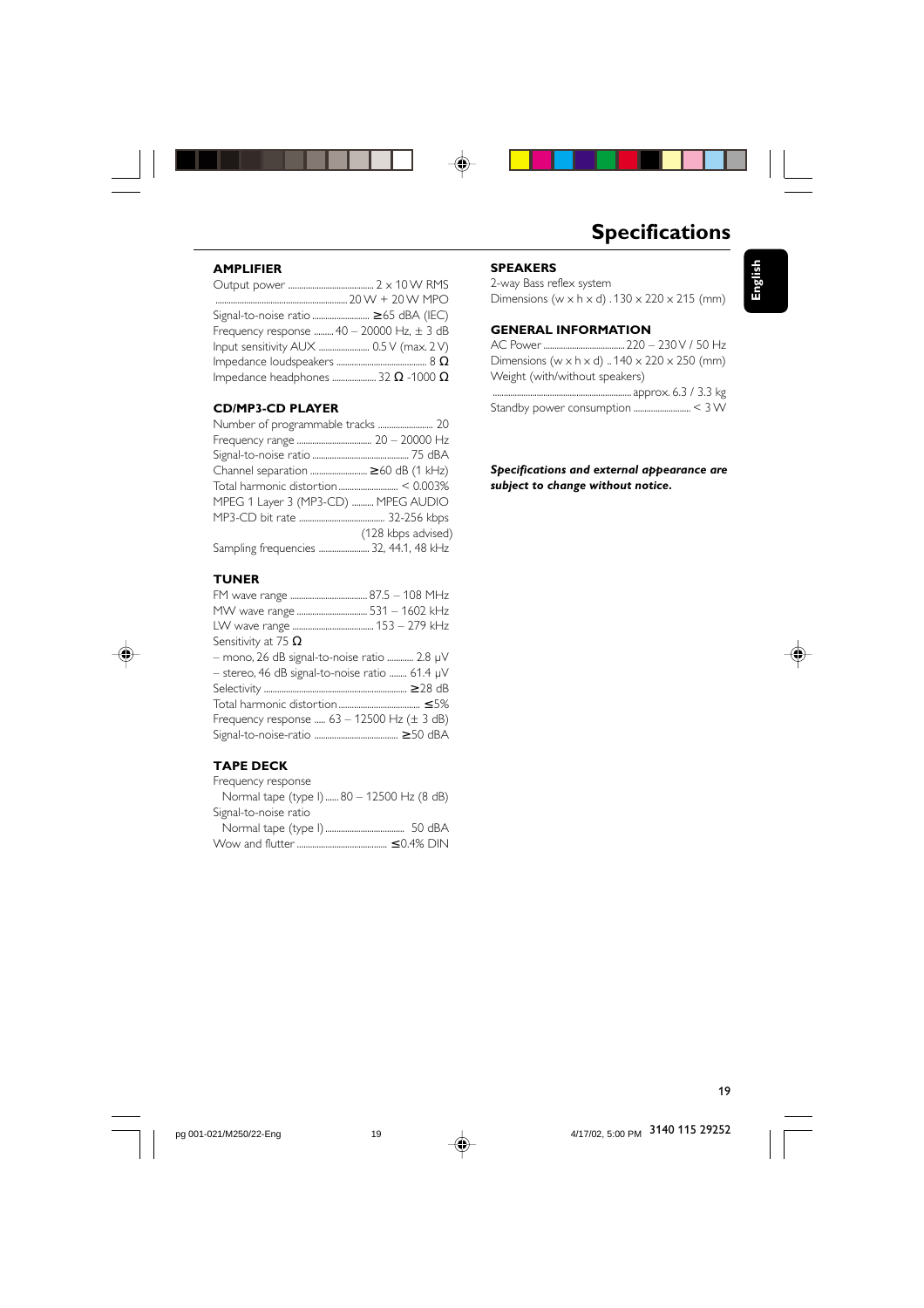# **Maintenance**



## **Cleaning the Cabinet**

Use a soft cloth slightly moistened with a mild detergent solution. Do not use a solution containing alcohol, spirits, ammonia or abrasives.

## **Cleaning Discs**

When a disc becomes dirty, clean it with a cleaning cloth. Wipe the disc from the centre out.



### **Cleaning the disc lens**

● After prolonged use, dirt or dust may accumulate at the disc lens. To ensure good playback quality, clean the disc lens with Philips CD Lens Cleaner or any commercially available cleaner. Follow the instructions supplied with cleaner.

#### **Cleaning the Heads and the Tape Paths**

● To ensure good recording and playback quality, clean the heads  $(\widehat{A})$ , the capstan(s)  $(\widehat{B})$ , and pressure roller(s)  $\overline{C}$  after every 50 hours of tape operation.

#### *Caution: Do not rotate the heads during cleaning.*

- Use a cotton swab slightly moistened with cleaning fluid or alcohol.
- You can also clean the heads by playing a cleaning tape once.



#### **Demagnetizing the heads**

● Use a demagnetizing tape available at your dealer.

# **Troubleshooting**

#### *WARNING*

*Under no circumstances should you try to repair the system yourself, as this will invalidate the warranty. Do not open the system as there is a risk of electric shock.*

*If a fault occurs, first check the points listed below before taking the system for repair. If you are unable to remedy a problem by following these hints, consult your dealer or service centre.*

| <b>Problem</b>          | Solution                                                                                                                                                                                                                        |
|-------------------------|---------------------------------------------------------------------------------------------------------------------------------------------------------------------------------------------------------------------------------|
| <b>CD OPERATION</b>     |                                                                                                                                                                                                                                 |
| "NO DISC" is displayed. | $-$ lnsert a disc.<br>- Check if the disc is inserted upside down.<br>- Wait until the moisture condensation at the lens<br>has cleared.<br>- Replace or clean the disc, see "Maintenance".<br>- Use a finalised CD-RW or CD-R. |

pg 001-021/M250/22-Eng 20 20